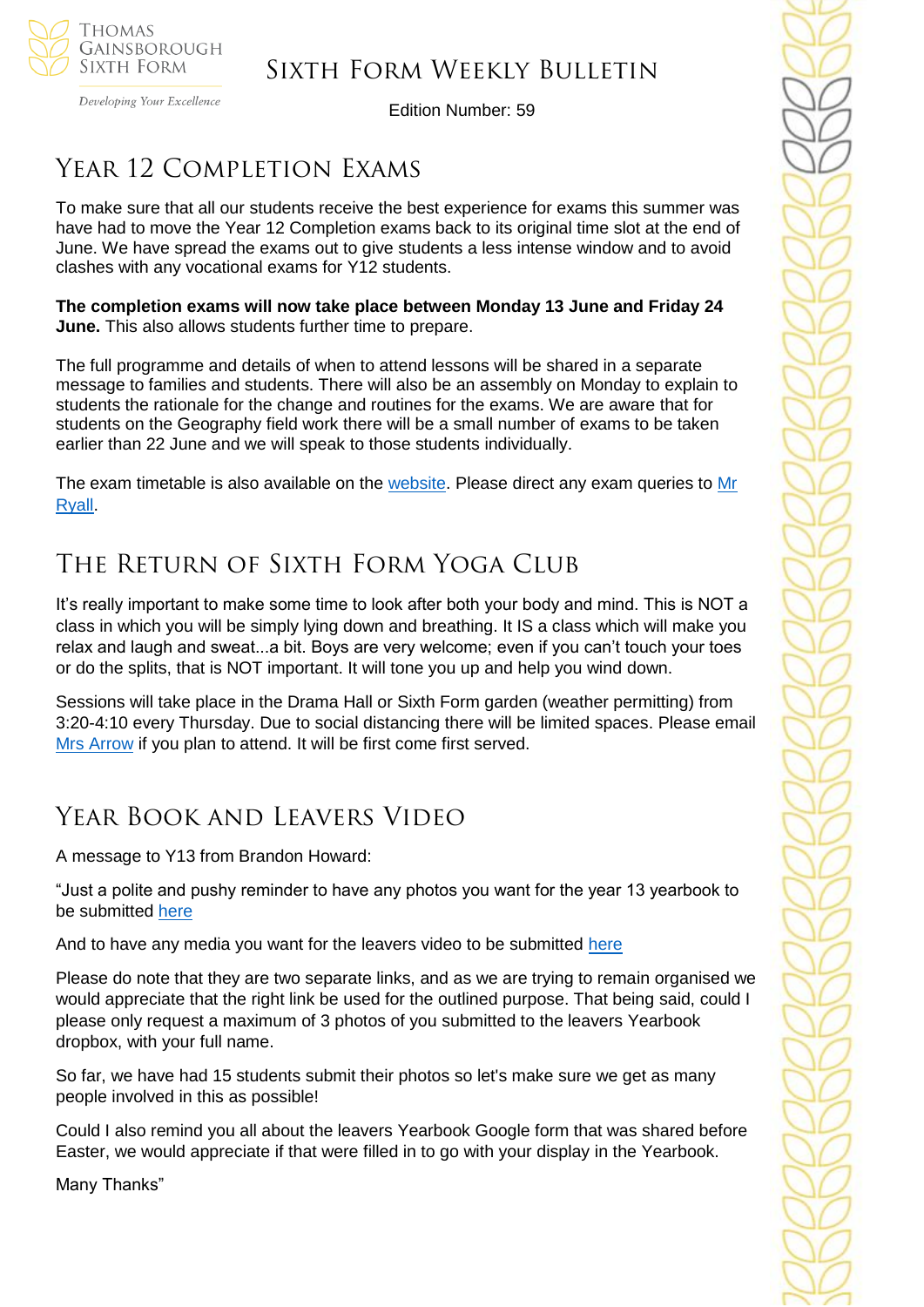

Developing Your Excellence

Edition Number: 59

# GRANTS FOR SUDBURY STUDENTS GOING TO University or College

We have received notice of grants available from a local charity. The details are as follows:

If your home address is in Sudbury, or if you attended St Gregory C.E.V.C Primary School, Sudbury for a period of at least 2 years, and you will be between the ages of 18-21 on 30th September 22, you are invited to apply for a grant to assist with your studies under the terms of this charity.

Application forms are available for collection from:

Mr A C Mead Clerk to the Girling and Upcher Charity c/o Steed and Steed Solicitors 6 Gainsborough Street **Sudbury Suffolk** CO10 2ET

Closing date for receipt of completed applications is **30th June 22**.

# Higher Education Convention and Evening

Last call for Year 12 students for the Higher Education convention and Evening on Tuesday 14<sup>th</sup> June. Please ensure that you get your reply slips back to Miss Byham or Mrs King no later than next Friday (13<sup>th</sup>). These are both unmissable opportunities whatever your intentions beyond Sixth Form.

# House Competitions

Here is a reminder of the competitions currently running:

1. **Read & Retell a Story**

Read the short story "Travelling by Ferry" and then retell it in a different way. You can retell it as a graphic novel, poem, newspaper article or in a different time period or genre. Entries to Miss Peacock by **Friday 27th May**

### 2. **History Windrush Competition**

This is a regional competition. Design a poster or display showing 'Windrush' History. See PowerPoint for more information and ideas. Entries to Mr Gibson by **Wednesday 25th May**

#### 3. **Growth Photo**

Continuing the theme from British Science Week you need to take a photo which represents Growth. Photos need to be printed out and handed to, or emailed to Miss Peacock. Deadline: **Friday 13th May**

#### 4. **NEW Book of the Term**

Following the success of the Spring Term we now have a choice of 2 more books for the Summer Term. The competition is for you to read one of these books and then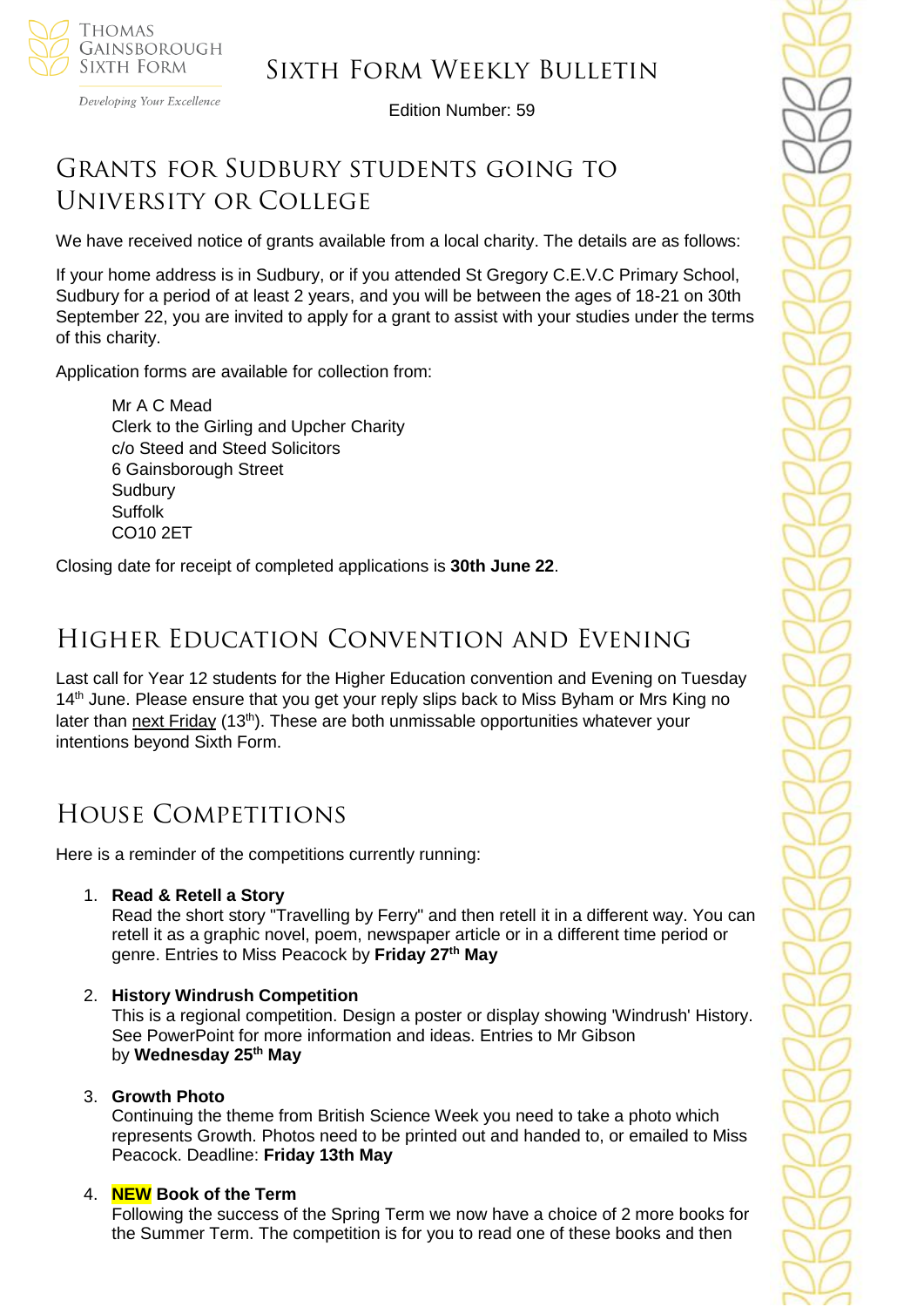

# Sixth Form Weekly Bulletin

Edition Number: 59

create - a poster, a review, a poem, something which represents the book. The two books to choose from are:

Alex Rider Stormbreaker by Anthony Horowitz

You are a Champion by Marcus Rashford (which some of you are reading with your tutor groups at the moment. Entries to Miss Peacock by **Thursday 7th July**

#### 5. **NEW Jubilee Bunting**

In preparation for our Jubilee celebrations we need you to make bunting. There is a template attached which you can use to show the size but the design is up to you. Bunting to be handed to your Head of House by **Friday 20th May**

Remember all competitions provide evidence towards your ROA's and help you achieve your ribbons.

#### **NON-UNIFORM**

**Monday 9th May** - pay £1 to wear non-uniform.

This day is a chance for each tutor to buy something from Oxfam to send to a gift of: a chicken, a water pump, shelter & warmth just to name a few. Your tutor will discuss the options with you and as a tutor group you can decide what gift to buy.

Please make sure your clothes are appropriate: no revealing clothing and no offensive language. Jewellery rules still apply as these are for health & safety purposes. If you are unsure, it is best to ask your tutor and check beforehand.

# Careers News

#### **In-house Employer Workshops**

#### **TMJ Interiors – Design/Carpentry/Business -19th May**

Another chance to meet with this impressive specialist joinery company based in Bildeston who have carried out major refurbishments and builds in London and across the UK . For a flavour of the kinds of projects they work on see here - https://tmjinteriors.com/projects/.

### **Thames Water Barrier - Civil Engineering 10th June**

Liv Hov runs a team of engineers, project managers, specialists and contractors. Carrying out complex inspection, Capital Maintenance and upgrade works at the Thames Barrier and other storm surge barriers along the Tidal Thames.

#### **Heath and Social Fair – 7 th July in the Main Hall 1.30-3.15pm**

#### **The Armed Forces – Sept 22nd**

Andy Mcfarlene will be coming in to speak to students about opportunities in the armed forces. For more information see [Click here](https://www.army.mod.uk/careers/)

**Careers Web Page** – For a full list of companies that offer virtual work experience in several different sectors please see the "Careers" page of the school [website](https://tgschool.net/careers) and scroll down.

#### **How to arrange work experience in Year 12:**

1) Look at your Morrisby results and talk to family or friends for ideas. The more research you have carried out beforehand, into different options, the more valuable experience you will get.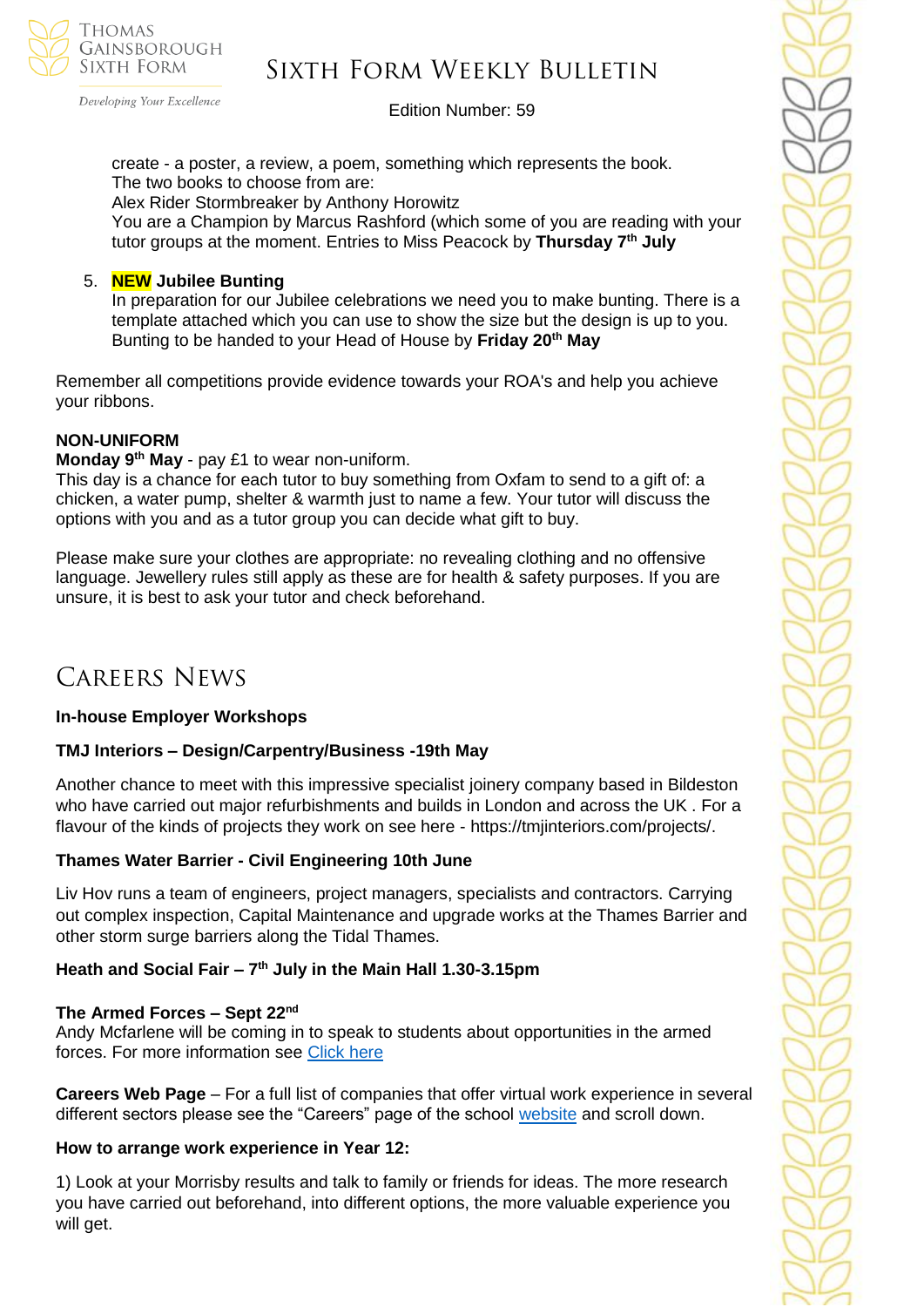

Developing Your Excellence

#### Edition Number: 59

2) Come to the careers hub and register your interest with Ms Perkins.

3) Paperwork needs to be collected and completed 4 weeks prior to the work experience taking place.

4) Please consider transport to and from the company you want to apply to.

5) Students are allowed up to 2 x 5 days during term time with up to two employers.

6 ) Please consider virtual work experience as well as face to face by signing up free of charge to Speakers for Schools virtual work experience and other online providers (see careers website for a list of other providers)

7) Ms Perkins needs to be made aware of any work experience (other than Saturday jobs) you arrange directly with employers in order for her to keep a record. Paperwork is still required for this. PLEASE NOTE THAT IF A STUDENT'S ATTENDANCE IS BELOW 95% THEY WILL NOT BE GIVEN PERMISSION TO TAKE PART IN WORK EXPERIENCE.

#### **Young Filmmakers Wanted**

The Offshoot Foundation are looking for up to 10 young people aged between 15 – 18 years of age to help us make a 10-minute film about the Market Place in Sudbury, Suffolk which is being commissioned by Suffolk Archives.

The film project is to take place sometime between June to August 2022. It will be up to about 8 days' work in total, but you will not need to attend every session. You will need to be able to get to Sudbury for the workshops, planning, filming, and editing of the film. We need young people to help develop the brief, write the script, produce, film, interview and edit.

We've already had plenty of success stories having helped many young people into further education, university and employment in the film and TV industries, with many of our exstudents also coming back for work experience and paid work with us. Over 30 of our exstudents now work professionally in the Film and Television industry

If you are looking to learn new skills, gain work experience, build a showreel for college, University or to show potential employers then this project is perfect for you.

For further information or to sign up please contact us at [theoffshootfoundation@gmail.com](mailto:theoffshootfoundation@gmail.com)

#### **Nat West Early Careers Group**

The CareerSense Exploration Workshop is a free learning resource focused on employability skills and building students' career confidence, designed for students in Year 9/S3 and upwards. The Exploration Workshop is an easy-to-use 1-hour long lesson, where a NatWest employee Ambassador will join in to help students complete a series of tasks using real life examples from the world of work.

By bringing jobs to life, the workshop enables students to recognise the vital transferable skills they can build on.

To sign up for a CareerSense Exploration Workshop please [click here.](https://nam12.safelinks.protection.outlook.com/?url=https%3A%2F%2Fnationalschoolspartnership.com%2Finitiatives%2Fnatwest-careersense%2F&data=05%7C01%7C%7Cbbe871b7a04f406a4ed908da2cda8ba8%7C84df9e7fe9f640afb435aaaaaaaaaaaa%7C1%7C0%7C637871614441077256%7CUnknown%7CTWFpbGZsb3d8eyJWIjoiMC4wLjAwMDAiLCJQIjoiV2luMzIiLCJBTiI6Ik1haWwiLCJXVCI6Mn0%3D%7C3000%7C%7C%7C&sdata=1qrdlw6Rrs95ljkTpU358n6JSzkOMH0qK2nLzezAqzE%3D&reserved=0)

#### **Mental Health Awareness Week Events**

With exam season approaching, you may be feeling a little bit stressed and overwhelmed, or thinking about what you're going to do once you leave school which can sometimes be quite daunting. With this in mind and with Mental Health Awareness Week coming up, we are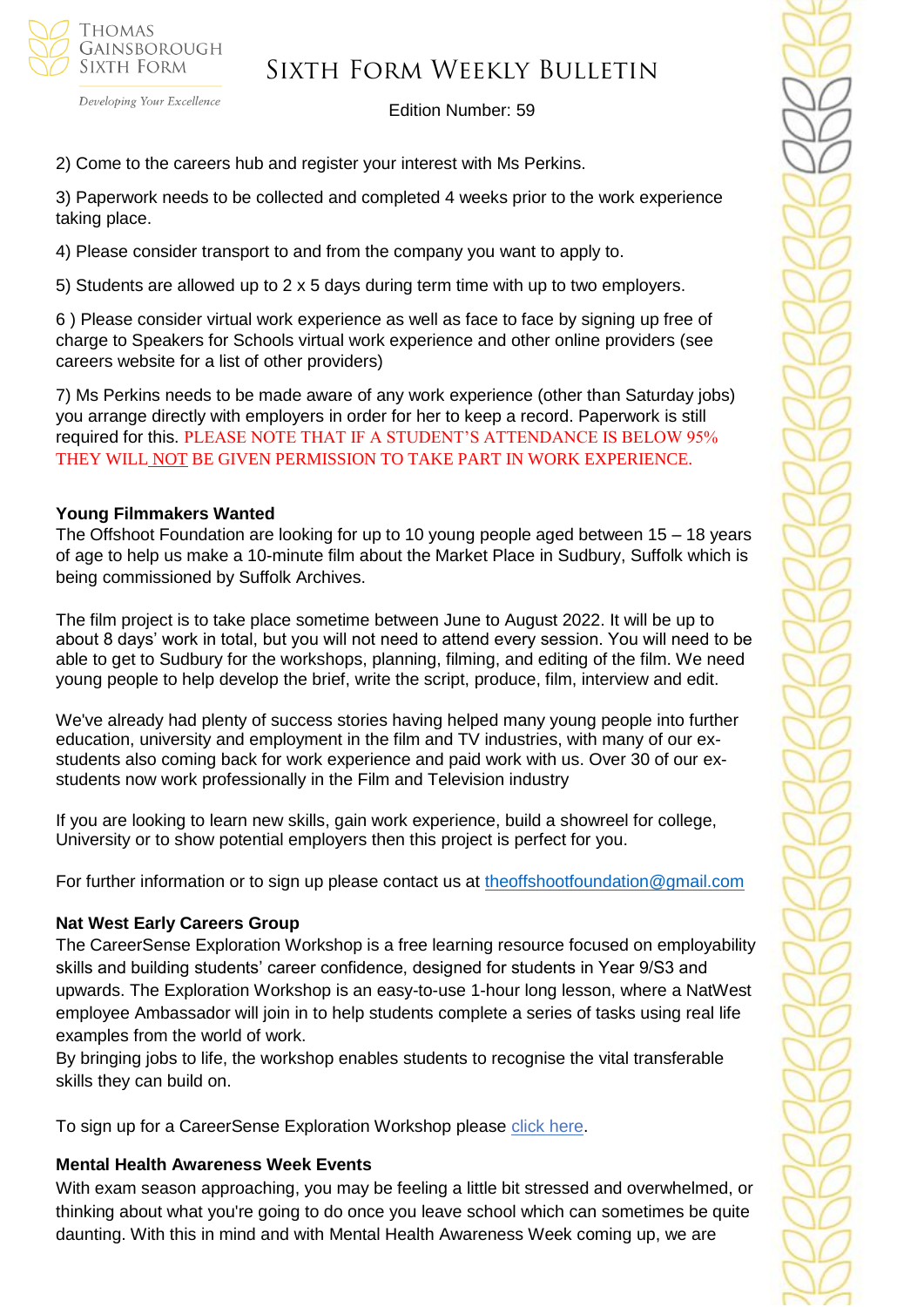

Sixth Form Weekly Bulletin

Edition Number: 59

really pleased to announce that we will be running an insight session on **Thursday 12th May at 5pm - 6.30pm** via Zoom.

We will be joined by some of the world's top employers including Clifford Chance, Goldman Sachs, Capgemini and PwC to name just a few!

The aim of the event is to encourage conversations, raise awareness and break down the stigma surrounding mental health among young people. We will be joined by some truly inspirational speakers who will have open and honest conversations, in a panel-style discussion about difficulties they may have faced in the workplace. They will share their advice and tips that should help you to navigate some of these issues that we may face at certain points in our lives.

You will also hear from a number of apprentices who were in your position not so long ago, and so they will be able to talk honestly about their experiences transitioning from school life to work life, as well as sharing tips on how they manage their time, deal with pressure and answer any questions you may have directly for them.

We are really excited about this event and hope that this session will provide you with an opportunity to ask people at the top of their game any questions that you may have or may be concerned about taking the next step in your education or career.

If you would like to join, please sign up using the link below. **Register here: [https://www.surveymonkey.co.uk/r/world-of-work](https://stats.sender.net/link_click/wCHHOMLjtE_gmJDD/a649094ad04a8a97625ff969efddee5d)**

# **InvestIN – The Careers Source**

We are delighted to share our brand-new hub for careers content, tailor-made for ages 12- 18. The Careers Source offers a range of highly-relevant guidance and advice from some of our top industry professionals. With dozens of blogs and videos to choose from, there is something for everyone: get advice on how to break into medicine, how to launch an ecofriendly career, experience a day in the life of a fashion designer, and much much more!

The Careers Source is completely free-of-charge.. **[Visit the Careers Source](https://investin.org/blogs/news?utm_source=UK+SCHOOLS+MASTER&utm_campaign=1ee1dfa2a1-bankersschoolmar_COPY_01&utm_medium=email&utm_term=0_bfccb03bbd-1ee1dfa2a1-137697031&mc_cid=1ee1dfa2a1&mc_eid=894e4199ae) Health and Care Academies**

These are fully funded virtual sessions for students studying in Suffolk. The Health and Care Academy we are running between May and July. You can also find more information by following this [link](https://www.wsh.nhs.uk/Join-our-team/Health-and-care-academies/Health-and-care-academy.aspx)

### **UK Medical Work Experience Week**.

During this week, full of interactive medical work experience, students will:

- Assess, diagnose and treat patients in realistic A&E simulations
- Master medical skills such as: Cannulation, venepuncture, CPR & others
- Get NHS Doctor and medical students teaching with personalised and group feedback
- Get UCAT and BMAT advice and tips from top-scoring medical students
- Undergo a 6-station, 1-to-1 mock interview with personalised feedback
- Spend a week in London with like-minded medicine applicants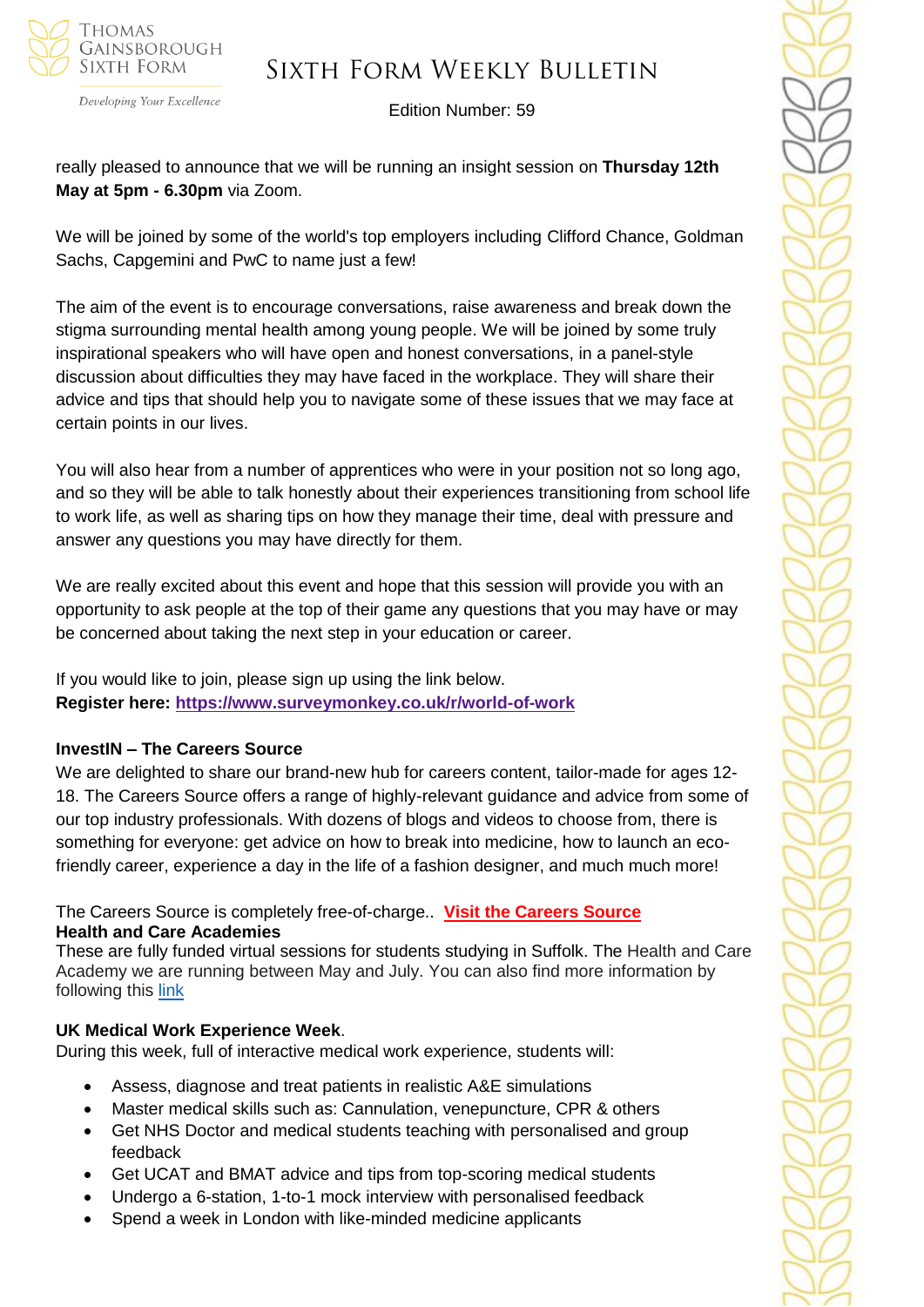

Developing Your Excellence

#### Edition Number: 59

24/7 staff supervision, central London accommodation and breakfast and dinner are all included too.

We currently have spaces available on the following summer dates:

- **10th July 2022 (only a few spaces left)**
- **17th July 2022**
- **31st July 2022 (only a few spaces left)**
- **7th August 2022**

You can find out more about this opportunity and book a space by following this [link.](educationprojects.co.uk/courses/uk-medical-work-experience-course.)

# **Careeriosity – Marketing Session**

For young people aged 13-24. Held at 1 Meadow Lane, Sudbury on **Wednesday 1st June** 10am-12pm. Book your place free at [careeriosity.co.uk](http://www.careeriosity.co.uk/)

# **Big Bang Digital is back for a third exciting year, 22 to 24 June 2022!**

Join us online to inspire you to change the world with STEM and discover amazing possibilities and careers you could become part of.

Big Bang Digital 2022 will feature 6 fascinating STEM panels streamed live from [The](https://successatschool.us3.list-manage.com/track/click?u=2c038531b25876a2c7c9cf8b1&id=79b91b13d1&e=530f418f3c) Big [Bang](https://successatschool.us3.list-manage.com/track/click?u=2c038531b25876a2c7c9cf8b1&id=79b91b13d1&e=530f418f3c) Fair (2 each day), where you get to hear from real scientists and engineers, shining a spotlight on sustainability, health and wellness and technology, plus loads more, ask questions and get inspired.

There will also be a host of exciting, interactive on-demand sessions, available for you to watch whenever suits you.

We look forward to seeing you in June! [Find out more and register for FREE](https://www.thebigbang.org.uk/big-bang-digital/?utm_source=email&utm_medium=SuccessAtSch&utm_campaign=BBD22&goal=0_65c6d67e71-25573faee5-212136547&mc_cid=25573faee5&mc_eid=530f418f3c)

# **Apprenticeships – New Anglia -** [Apprenticeship Vacancies](https://v2.apprenticeshipsnewanglia.co.uk/apprenticeships/search/?s_query=&s_location=&s_distance=30&s_trade=0&s_apprenticeshipLevel=0&prop_View=list&prop_sort=created+desc)

| <b>Apprenticeship</b>             | Location   |
|-----------------------------------|------------|
| <b>Painting &amp; Decorating</b>  | Newmarket  |
| <b>Business Administrator</b>     | Mildenhall |
| <b>Construction Groundsworker</b> | Ipswich    |

### **Medical Summer Experiences – 80% full – Apply now!**

Applications for medicine-related degrees have rocketed since the onset of the Covid-19 pandemic, but universities often insist on applicants having had meaningful work experience in the field.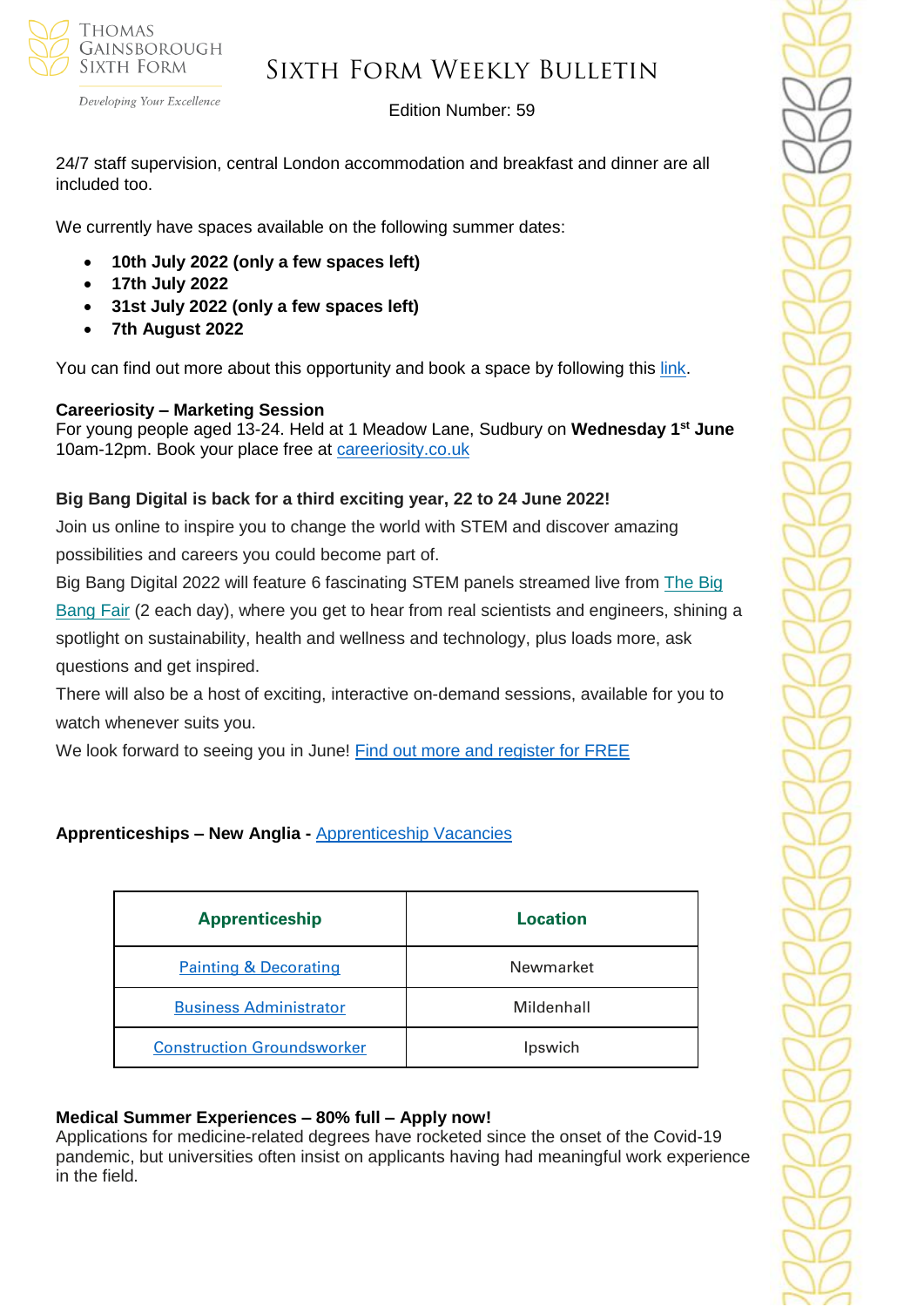

Developing Your Excellence

### Edition Number: 59

We are offering students aged 12-18 exclusive medical experience this summer in worldclass hospitals and clinics across London: highly-immersive activities supervised by experienced doctors, dentists, vets, psychologists and more.

[Young Doctor](https://investin.org/products/the-young-doctor-summer-experience?utm_source=UK+SCHOOLS+MASTER&utm_campaign=cb294f33d3-bankersschoolmar_COPY_01&utm_medium=email&utm_term=0_bfccb03bbd-cb294f33d3-139395017&mc_cid=cb294f33d3&mc_eid=943ed691cb) [Young Vet](https://investin.org/products/the-young-vet-summer-experience?utm_source=UK+SCHOOLS+MASTER&utm_campaign=cb294f33d3-bankersschoolmar_COPY_01&utm_medium=email&utm_term=0_bfccb03bbd-cb294f33d3-139395017&mc_cid=cb294f33d3&mc_eid=943ed691cb)  **[Dentistry](https://investin.org/products/the-young-dentist-summer-experience?utm_source=UK+SCHOOLS+MASTER&utm_campaign=cb294f33d3-bankersschoolmar_COPY_01&utm_medium=email&utm_term=0_bfccb03bbd-cb294f33d3-139395017&mc_cid=cb294f33d3&mc_eid=943ed691cb) Psychology** [Forensic Science](https://investin.org/products/the-young-forensic-scientist-summer-experience?utm_source=UK+SCHOOLS+MASTER&utm_campaign=cb294f33d3-bankersschoolmar_COPY_01&utm_medium=email&utm_term=0_bfccb03bbd-cb294f33d3-139395017&mc_cid=cb294f33d3&mc_eid=943ed691cb) 

#### **IGD Virtual Work Experience Week – 23rd – 27th May**

IGD's work experience takes place over the course of a week. It is comprised of: Daily live masterclasses that take place Monday to Friday, 10.30am to 12 midday An optional project task that is completed during the week

Everyone joins the Monday and Friday morning sessions. You can then choose a masterclass that interests you on Tuesday, Wednesday or Thursday. You can also attend all five masterclasses if you want to!

[Click](https://igd.eventsair.com/work-experience-week---may-2022/weweekmay22/Site/Register) here for more information and to apply.

#### **Careers in Optometry**

A you interested in career which offers great pay and benefits right here in their local community? Which offers the chance to work with cutting edge technology? Come and discover **Optometry** and start seeing things differently. We can offer a free, live, digital, hands-on, careers in optometry workshop to your STEM students where we share some of the amazing opportunities our industry has to offer.

Get involved in this live 40-minute session young people will:

- Hear from optometry students and from newly qualified optometrists
- Discover a day in the life of an optometrist what do they actually do?
- Discover the exciting benefits and global opportunities
- Experience what eye conditions look & feel like in our hands-on STEM challenge
- Get practical advice on next steps, work experience and sponsorship opportunities
- Hear about local University taster days supported by Specsavers, and how to book

We've had great feedback on our workshops over this past year from teachers and students alike. For more information on these workshops, to find available dates and to book a session, please contact [early.careers@specsavers.com](mailto:early.careers@specsavers.com)

To see an overview of the workshop, please take a look at this [video clip.](https://nam12.safelinks.protection.outlook.com/?url=https%3A%2F%2Fsuccessatschool.us3.list-manage.com%2Ftrack%2Fclick%3Fu%3D2c038531b25876a2c7c9cf8b1%26id%3D5c986ac395%26e%3D530f418f3c&data=05%7C01%7C%7C6cf3eaa7211d47d7be7108da281f155d%7C84df9e7fe9f640afb435aaaaaaaaaaaa%7C1%7C0%7C637866411217918949%7CUnknown%7CTWFpbGZsb3d8eyJWIjoiMC4wLjAwMDAiLCJQIjoiV2luMzIiLCJBTiI6Ik1haWwiLCJXVCI6Mn0%3D%7C3000%7C%7C%7C&sdata=fpx3af1uG1mv%2FUXeoGiTAs%2FT5AZKI4Ek7jQLrSJzpdA%3D&reserved=0) Visit our website [here.](https://join.specsavers.com/uk/explore-careers/apprenticeships-and-future-talent-at-specsavers/stem-careers-in-optometry-with-specsavers/?goal=0_65c6d67e71-c7ac42d489-212136547&mc_cid=c7ac42d489&mc_eid=530f418f3c)

### **Ipswich Apprenticeship Roles - INTERVIEWING NOW FOR SEPEMBER 2022**

We are currently in the process of arranging interviews for our new cohort of apprentices due to commence in September 2022. Please see links below:

[Level 4 Insurance Apprenticeship](https://wtw.taleo.net/careersection/wtw_external_campus/jobdetail.ftl?job=210007X9&lang=en&sns_id=mailto#.YmKxSmHKNrU.mailto)

[Corporate Technology](https://wtw.taleo.net/careersection/wtw_external_campus/jobdetail.ftl?job=2200011W&lang=en&sns_id=mailto#.YmKyYn05U6o.mailto)

**PWC Flying Start Technology Degree Apprenticeships**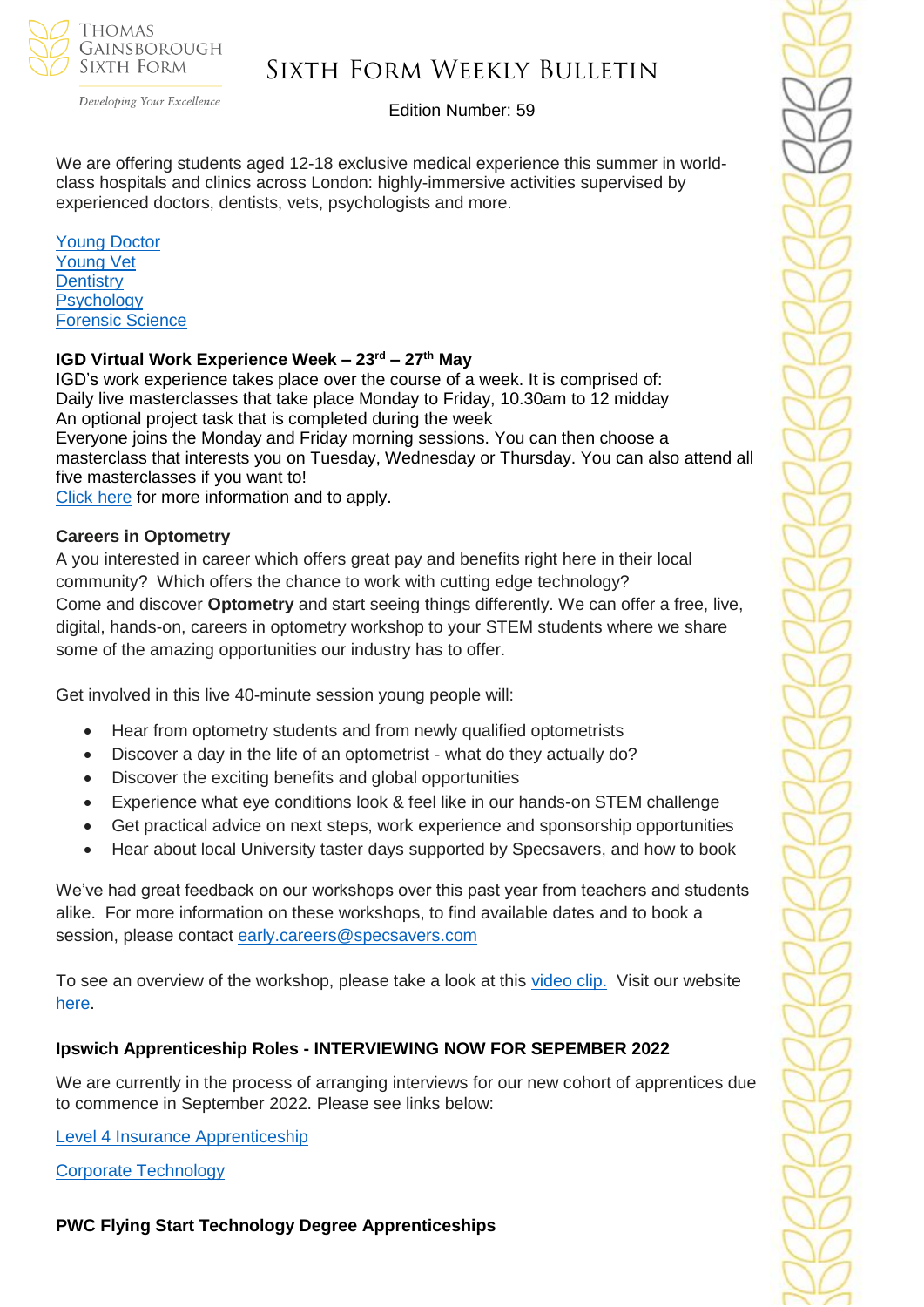

# Sixth Form Weekly Bulletin

Edition Number: 59

For any students that may be undecided about what to do next after school or college, we'd recommend exploring our new Technology Degree Apprenticeship. Successful applicants will get the chance to start developing their career as a tech specialist straight away as an apprentice at PwC from day one. They'll spend the majority of their time getting to work with world-class clients as part of our highly skilled team in Manchester, building their network and enhancing their skills.

The even better news is, you will spend one week out of every six at Ada College in Manchester studying towards a degree apprenticeship in Digital and Technology Solutions meaning your career will be off to a Flying Start from day one whilst gaining practical experience to support your studies.

The applications for our September 2022 intake are now open and you can find out more [here.](https://nam12.safelinks.protection.outlook.com/?url=https%3A%2F%2Fnetsxithform.us5.list-manage.com%2Ftrack%2Fclick%3Fu%3D8dedc07ce580600fe618f38c3%26id%3D8c8c5e0f3a%26e%3D51b5a4fd55&data=05%7C01%7C%7Ccc4a1e13ecdb46e27cd408da2697d641%7C84df9e7fe9f640afb435aaaaaaaaaaaa%7C1%7C0%7C637864730853496189%7CUnknown%7CTWFpbGZsb3d8eyJWIjoiMC4wLjAwMDAiLCJQIjoiV2luMzIiLCJBTiI6Ik1haWwiLCJXVCI6Mn0%3D%7C3000%7C%7C%7C&sdata=OU7kjOo2MpAnGrEg43oNHN3bVJHoTnyKaXTy5NOXQSY%3D&reserved=0) Positions will be filled on a rolling basis so we'd recommend that any students interested in applying do so soon to avoid missing out.

If you'd like to meet us in-person or virtually to find out more about the programme, we invite you to join us at one of our upcoming sessions, open to students, parents and carers. [Click](https://www.pwc.co.uk/careers/student-careers/school-careers/our-programmes/flying-start-degrees/technology.html)  [here](https://www.pwc.co.uk/careers/student-careers/school-careers/our-programmes/flying-start-degrees/technology.html) for more info.

#### **Jaguar Land Rover Apprenticeships**

On **Monday 16th May** from **5:00pm - 6:00pm** we're hosting our first-ever virtual event with luxury British car manufacturer Jaguar Land Rover.

Having been automotive industry pioneers for more than six decades, today Jaguar Land Rover is the UK's largest investor in automotive research, development and engineering. We'll be hearing all about how the company has become what it is today and their visions for the future with revolutionary new sustainable technologies, particularly in the electric car space.

With a wide variety of school-leaver opportunities in a number of engineering fields, data analytics, supply chain & logistics and finance, could a career at Jaguar Land Rover be for you?

Click this [link](https://www.surveymonkey.co.uk/r/JLR-Event) to register yourself for the online event.

#### **Young Professional Training**

This programme is aimed at young people aged 14-24 whether they are studying, working or looking for a job. This FREE Young Professional training programme allows young people to boost their work skills and develop their confidence. It is open to all young people regardless of where they are living in the UK.

Click here for full details : <https://www.youthemployment.org.uk/young-professional-training/>

#### **MOOCS – Massive Open Online Courses**

MOOCs are courses delivered online and accessible to all for free. They typically comprise pre-recorded video lessons, readings, assessments, and discussion forums. They offer a massive variety of content and can give young people an opportunity to explore some content from the career they aspire to.

Most MOOCs are made by universities. Some of the first and most active MOOC makers are [Stanford,](https://www.classcentral.com/university/stanford) [MIT,](https://www.classcentral.com/university/mit) and [Harvard,](https://www.classcentral.com/university/harvard) others are made by companies, such as [Microsoft](https://www.classcentral.com/institution/microsoft) or [Google](https://www.classcentral.com/institution/google) etc. Some MOOCs can be started at any time and others start at regular intervals.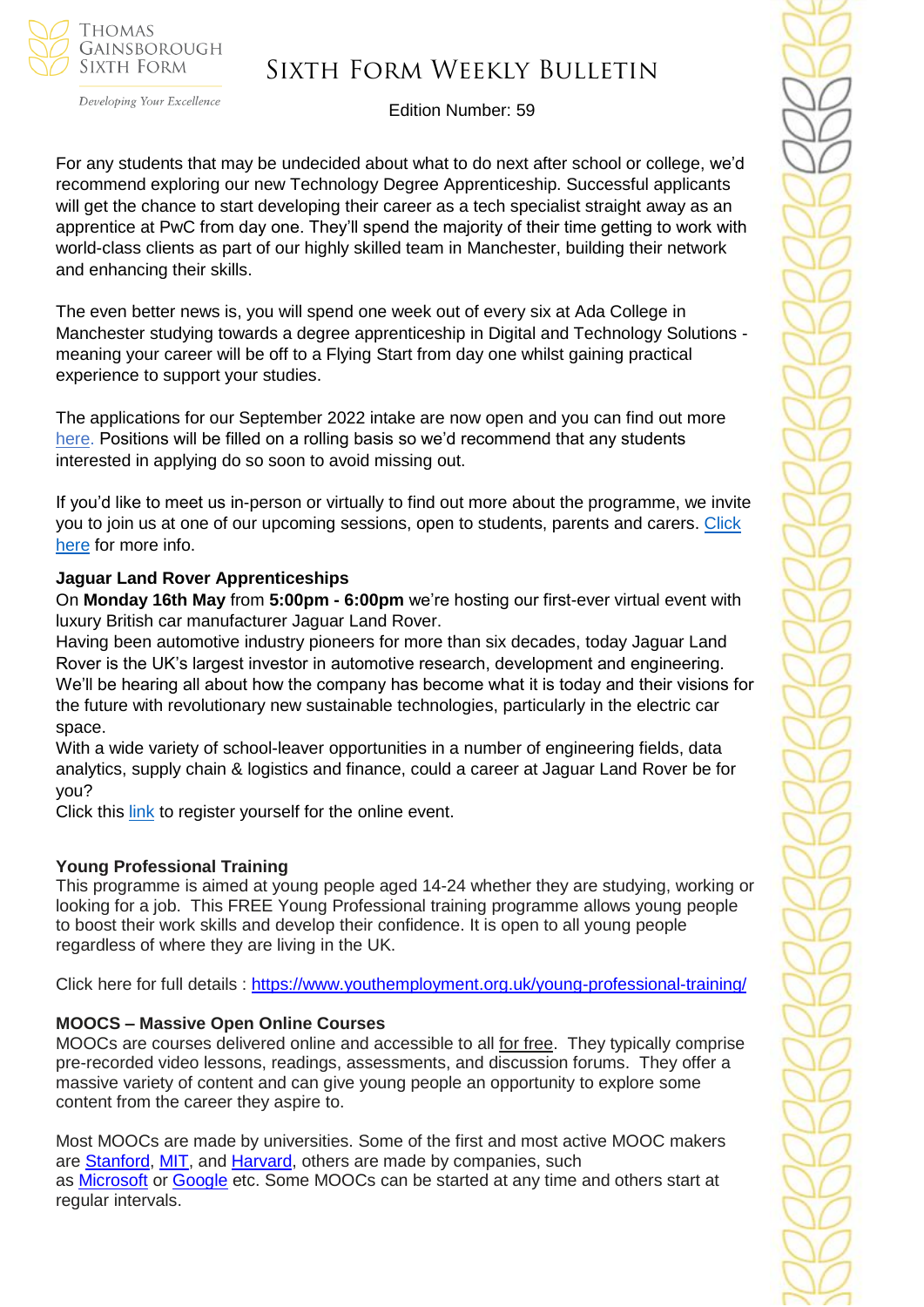

# Sixth Form Weekly Bulletin

Edition Number: 59

4 main websites that offer access to these free courses can be found here :

- **[Coursera](https://www.coursera.org/)**
- **[FutureLearn](https://www.futurelearn.com/)**
- [OpenLearn](https://www.open.edu/openlearn/free-courses/full-catalogue)
- [Edx](https://www.edx.org/)

Students can search for courses that interest them and these may be related to a future career aspiration such as medicine or law. These can be really useful to overcome the issues of not being able to access work experience in a chosen profession as they show interest and also initiative. They can be useful to include in personal statements, university interviews as well as giving young people a taste of the content to the university degree or career path they are interested in following.

### **Uptree - It's never too early to start thinking about your career**

But with so many options to choose from, and so many paths to success, it's hard to know where to begin.

That's where Uptree comes in. We're a free professional networking platform designed to help you get started in the world of work. Get work experience, find apprenticeships and other opportunities, and begin your dream career. [Check it out now.](https://uptree.co/students/)

### **My Apprenticeship, My Story – Colchester Institute**

For students considering the Apprenticeship pathway, we recommend that at this time they start researching their options and contacting businesses to register their interest. An ideal opportunity for students to showcase themselves will be at our eagerly awaited Apprenticeship Information Evenings at Colchester Institute. The events offer the opportunity to meet potential employers and register their interest in applying for various sectors. Attendees are encouraged to bring copies of their CV to distribute to businesses, so again, an ideal opportunity to impress employers with students' enthusiasm and resolve.

### **Braintree Campus Thursday 19th May (5:00pm - 7:00pm)**

### **Colchester Campus Wednesday 25th May (5:00pm - 7:00pm)**

#### [Book Here](https://www.colchester.ac.uk/events/?f24_pid=db01a9d4-1973-4328-8f22-9e8504b0ca3f&utm_campaign=2022%2003%2030%20-%20Schools%20Update%20-%2092&utm_source=force24&utm_medium=email&utm_content=textlink)

#### **International Law Firm, - Y12 Work Experience**

[Bryan Cave Leighton Paisner](https://nam12.safelinks.protection.outlook.com/?url=https%3A%2F%2Fmykindacrowd.us6.list-manage.com%2Ftrack%2Fclick%3Fu%3Ded0d3c8306048bd1aa89fb8aa%26id%3Dd4b5888e23%26e%3D6a71ef3d64&data=04%7C01%7C%7Ca42d6fcdb3294051de3a08da0035846a%7C84df9e7fe9f640afb435aaaaaaaaaaaa%7C1%7C0%7C637822527094728893%7CUnknown%7CTWFpbGZsb3d8eyJWIjoiMC4wLjAwMDAiLCJQIjoiV2luMzIiLCJBTiI6Ik1haWwiLCJXVCI6Mn0%3D%7C3000&sdata=ZDGSKFlvIYYjNkmN9S6ZheP1SMAkGXRalT2hYqJWzmM%3D&reserved=0) (BCLP) are offering work experience to Year 12 students as part of their commitment to improve access to the legal profession. BCLP have devised a schedule that combines both skill development and real-life experiences of how law firms interact with a range of sectors. This programme will be delivered virtually if offices remain shut.

- **Monday 25 July – Friday 29 August 2022**  A week at BCLP's offices gaining a real insight into what lawyers do daily as well as information on the different routes into the profession, several skills sessions to help prepare students for the world of work.
- **Monday 1 August – Friday 5 August 2022** A week visiting different organisation each day in a variety of sectors. During the week students will learn how law firms interact with their clients and the distinct roles for lawyers in these organisations.
- On completion of the two weeks, students will progress onto BCLP's alumni programme where they will be able to get continued support from BCLP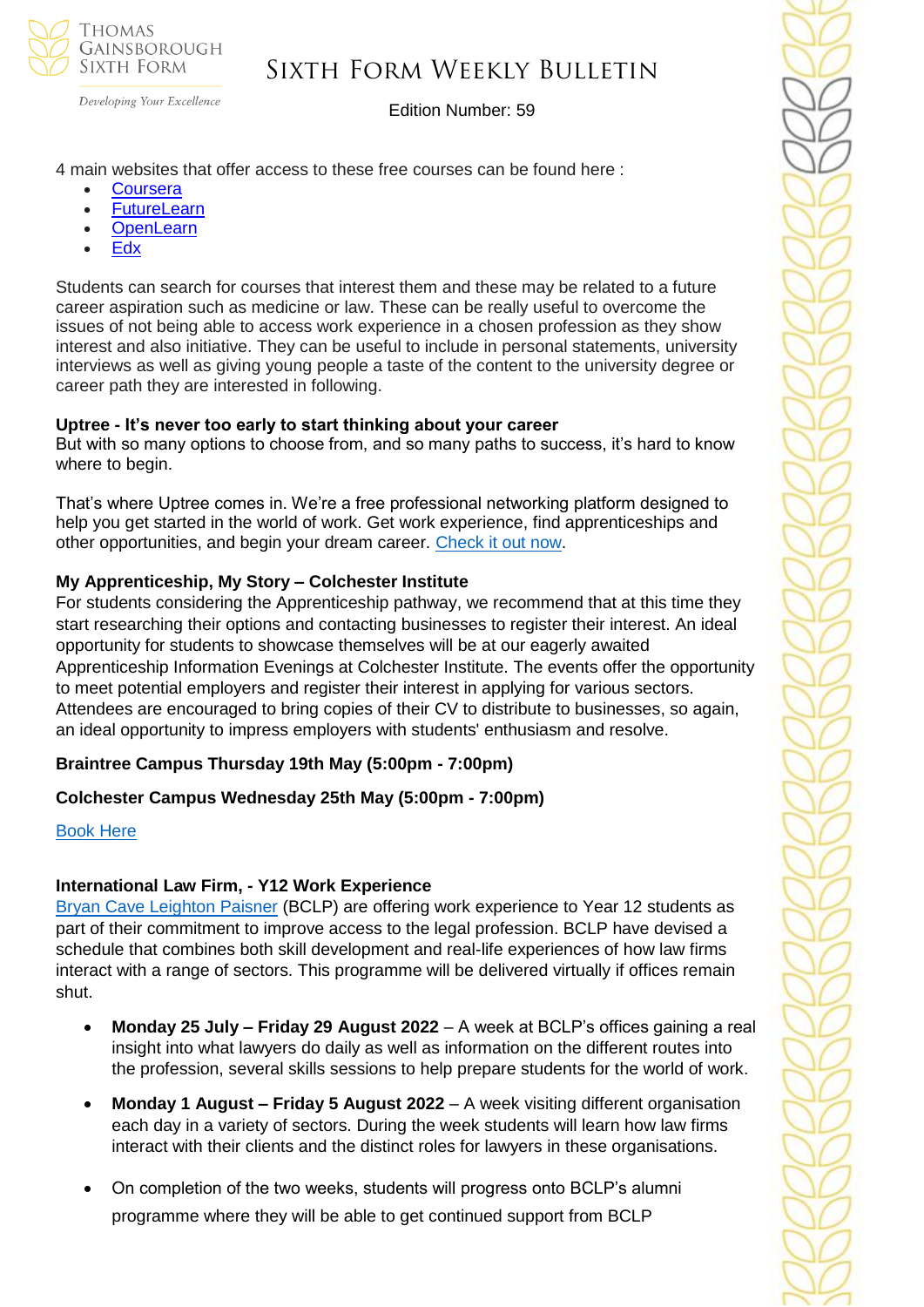

# Sixth Form Weekly Bulletin

Edition Number: 59

representatives including work shadowing opportunities, mentoring and further skills workshops

### **NHS Talent Academy**

With over 3 million people working in the NHS, health and social care organisations across the UK, there's a lot of support available for individuals interested in joining us. However, navigating your way around such a large workforce can be difficult.

To assist you, the NHS Talent Academy brings together organisations from across health and care, to provide easy access to the wide range of careers and employability services available within the various regions.

Whether you are exploring your future career options, taking your first step into employment or looking to develop and progress within your current role, find out what local support is available for you [here.](https://nhstalentacademy.org.uk/) For virtual work experience opportunities available now, check [here.](https://nhstalentacademy.org.uk/?s=Let%27s+Talk+About) All sessions run from 4-5pm **– please speak to Ms Perkins if interested. Application form needs to be completed and submitted by careers.**

### **InvestIn Summer Career Experiences in London**

[Engineering & Architecture](https://investin.org/pages/choose-your-engineering-architecture-summer-experience) [Law & Politics](https://investin.org/pages/choose-your-law-politics-summer-experience) [Business & Finance](https://investin.org/pages/choose-your-business-finance-summer-experience) **[Tech](https://investin.org/pages/choose-your-tech-summer-experience)** [Culture, Media & Sport](https://investin.org/pages/choose-your-culture-media-sport-summer-experience)

### **STEM and Medicine Summer Experiences**

To find out more and apply, [click here.](https://investin.org/pages/choose-your-stem-summer-experience?utm_source=UK+SCHOOLS+MASTER&utm_campaign=a31ab330e2-bankersschoolmar_COPY_01&utm_medium=email&utm_term=0_bfccb03bbd-a31ab330e2-137697031&mc_cid=a31ab330e2&mc_eid=894e4199ae)

Watch the trailer [here](https://investin.org/blogs/news/summer-experiences-2022?utm_source=UK+SCHOOLS+MASTER&utm_campaign=b369a1e6b8-bankersschoolmar_COPY_01&utm_medium=email&utm_term=0_bfccb03bbd-b369a1e6b8-139395613&mc_cid=b369a1e6b8&mc_eid=0dcddf7ff6) and contact Mrs Osborne (kosborne@tgschool.net) to secure a 10% discount or to apply for a free bursary place. Please check criteria on the Investin website.

### **Speakers for Schools Work Experience**

You can search for more work experiences from Speakers for Schools' wide range of employers across the UK here: [https://www.speakersforschools.org/experience-2/work](https://www.speakersforschools.org/experience-2/work-experience/)[experience/](https://www.speakersforschools.org/experience-2/work-experience/) . Sign up free of charge. **Requests will go to Ms Perkins for approval.**

#### **Amazing Apprenticeships**

Explore 220+ Higher and Degree apprenticeship vacancies in the Higher & Degree listing 2021/22. [DOWNLOAD NOW](https://amazingapprenticeships.com/resource/higher-and-degree-listing/)

**Colchester Institute** - Apprenticeship Vacancies

**West Suffolk College -** [Apprenticeship vacancies](https://www.wsc.ac.uk/find-a-course/apprenticeships)

**Apprenticeships New Anglia -** [Apprenticeship vacancies](https://www.apprenticeshipsnewanglia.co.uk/)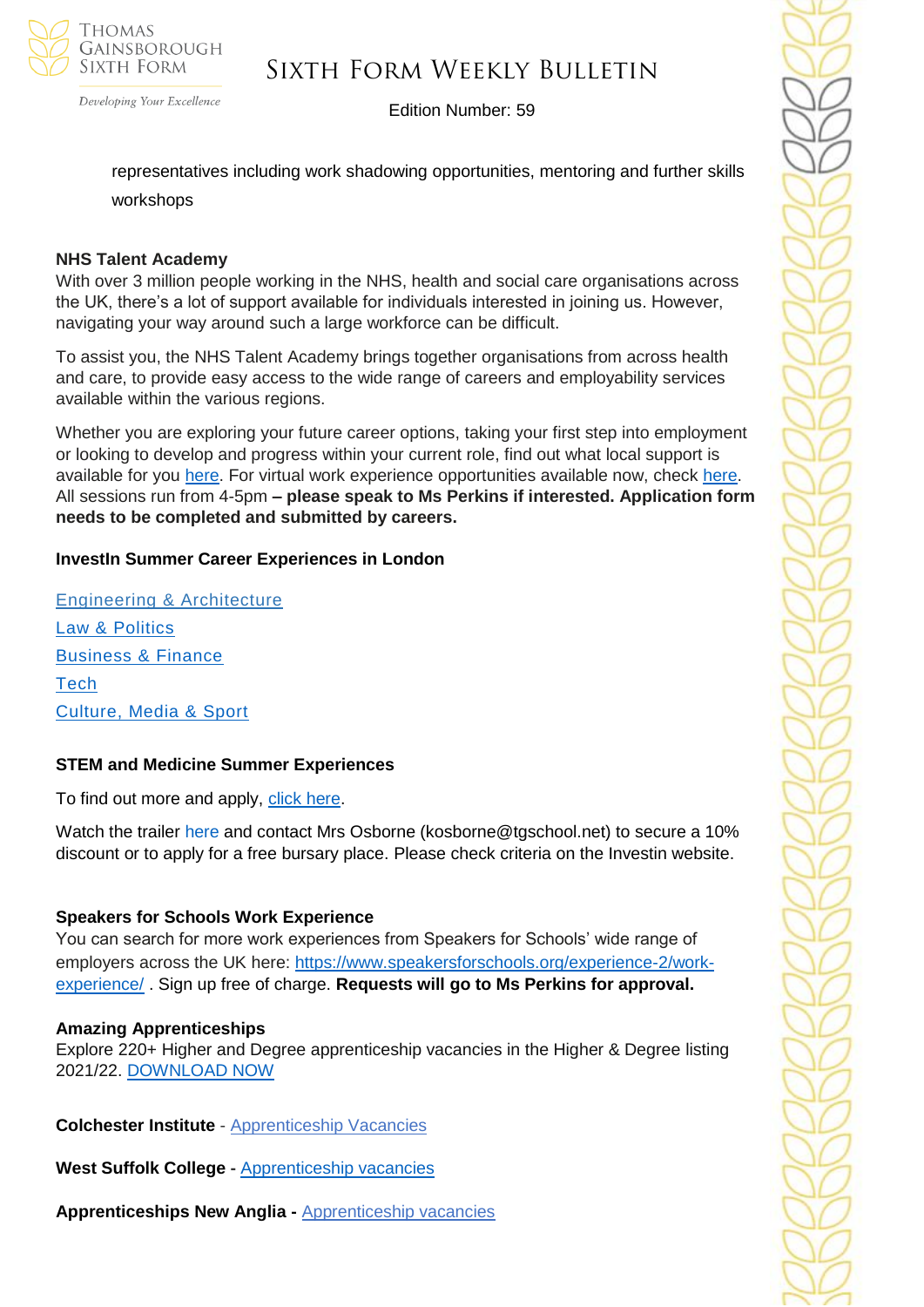

Developing Your Excellence

# Edition Number: 59

### **Government Official Search** - [Apprenticeship Vacancies](https://www.gov.uk/apply-apprenticeship)

#### **Yojo is back!**

Yojo is an apprenticeships app, created to link young people in Suffolk with vacancies, advice and organisational partners. The app includes:

- **Live vacancies**
- **CV** builder
- Interview practice quiz
- Personalised recommendations of career paths based on interests

**Find out more at:** [Yojo App | Made by young people, for young people](https://emea01.safelinks.protection.outlook.com/?url=https%3A%2F%2Fyojoapp.co.uk%2F&data=04%7C01%7C%7C4c6c44ecc3fb4f20ff7908d9db3b3618%7C84df9e7fe9f640afb435aaaaaaaaaaaa%7C1%7C0%7C637781869767483855%7CUnknown%7CTWFpbGZsb3d8eyJWIjoiMC4wLjAwMDAiLCJQIjoiV2luMzIiLCJBTiI6Ik1haWwiLCJXVCI6Mn0%3D%7C3000&sdata=9WtYUB305aPkl6q46VQFnWxhGcaNixIyQ7zb9qHytQc%3D&reserved=0)

# University News

### **Uni Taster Days**

Don't forget that you can find out about all the upcoming university events across the country [here.](https://www.unitasterdays.com/search.aspx) In addition to that you can watch a huge number of on demand [subject videos.](https://www.unitasterdays.com/ondemand) These videos introduce studying a range of different subjects at university. Covering reasons to consider the subject, what to expect when studying it, a guide to future career opportunities and even application tips.

#### **[The Future of Health Globally](https://nam12.safelinks.protection.outlook.com/?url=https%3A%2F%2Fwww.gresham.ac.uk%2Flectures-and-events%2Ffuture-health&data=05%7C01%7C%7C9f3cccfa3bbd4558607c08da2ce2928a%7C84df9e7fe9f640afb435aaaaaaaaaaaa%7C1%7C0%7C637871648891859677%7CUnknown%7CTWFpbGZsb3d8eyJWIjoiMC4wLjAwMDAiLCJQIjoiV2luMzIiLCJBTiI6Ik1haWwiLCJXVCI6Mn0%3D%7C3000%7C%7C%7C&sdata=vU7ZwEIC%2F8wBxSWc5ioZAv1txavTlyu6qw6mswBYHqk%3D&reserved=0)**

Chris Whitty, Gresham Professor of Physics - **Weds 18 May 6pm-7pm** Museum of London, (near St Paul's/ Barbican tube stations)/ [Online/ Watch later](https://www.gresham.ac.uk/lectures-and-events/future-health)

This lecture looks at the very optimistic picture of trends in health around the world. Childhood deaths and the diseases of young adults are falling rapidly. Scientific advances are transforming the major chronic diseases and cancer. In low, middle and high-income countries, health is improving through to old age. There are some major exceptions, such as dementia, but the extraordinary advances in health over the last decades are set to continue.

#### **Impatient for the future?**

If you want to discover what it's like to be an Essex student, join us virtually to learn more about studying at Essex in 2022.

Our Experience Essex Online events are the perfect opportunity for you to learn more about doing a degree at Essex. These events are for anyone who is interested in studying an undergraduate or postgraduate degree at Essex. Whether you've applied to study with us already or if you're just beginning your research to find the right university for you, our virtual events will give you more information and will hopefully help you make your next decision.

Get started today by finding out more and then booking onto one of our Experience Essex Online events:

#### **Thursday 26 May 2022** - undergraduate and postgraduate

**Thursday 28 July 2022** - undergraduate and postgraduate - With a focus on results day and applying through clearing.

Click [here](https://www.essex.ac.uk/visit-us/experience-essex-online?_cldee=i9DEcLbkPIOYAGjddRx33snfbCoJW4WwUMZURtRbYQ0-Xr4Suv2VWfJN5SsdkoP3&recipientid=contact-f181254425e7e81180fe005056342d86-ec8417a40aae41a080a5accb83cf2f3d&esid=7d81ae1f-cdc6-ec11-a7b5-6045bd0fa18f) to sign up.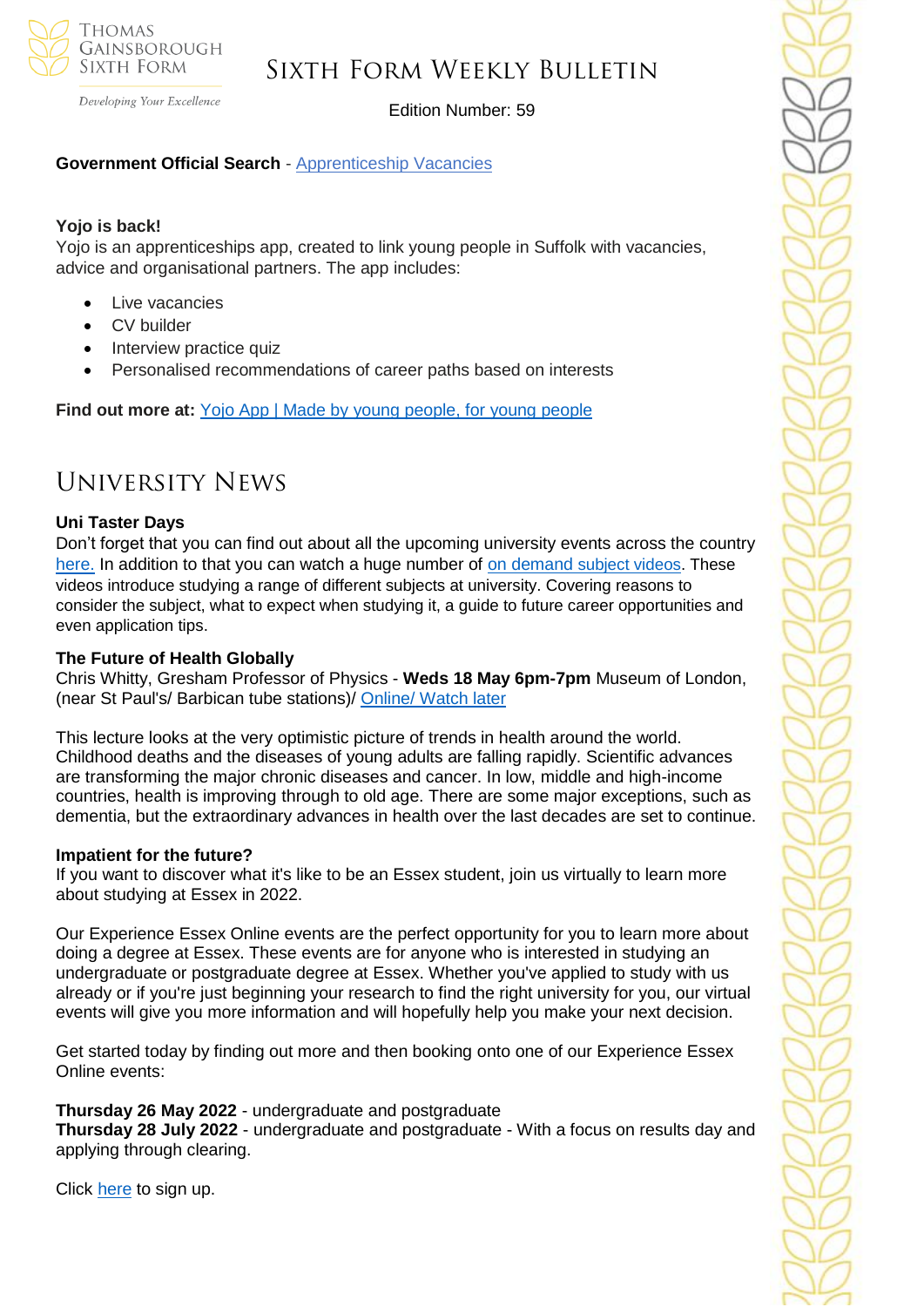

Developing Your Excellence

Edition Number: 59

#### **UCAS / Discovery Events**

Whether you are dreaming of a career in medicine, conquering the world of business or becoming a leading economist, our summer series of UCAS/Discovery Presents are designed to help you figure out their next step and give you a taster of what it'd be like to study a subject they love.

#### **Business, Law, and Economics – 22 June Medicine and allied health – 6 July**

This is your chance to explore different career paths, discover course options, and speak to the experts - all in one place. [Click here](https://www.ucas.com/advisers/guides-and-resources/adviser-news/news/ucasdiscovery-presents) for more info.

#### **University of Chester Religion and Theology Lectures**

In short, sharp online sessions, expert lecturers share their knowledge and engage with topics and issues from the A Level Religious Studies syllabus. A level students and teachers are especially welcome, but also GCSE and Key Stage Three, and indeed anyone!

Taking place every Tuesday from 3rd May to 12th July, webinars start at 4pm and will take place on Microsoft Teams with 20-minute live lecture plus anonymous Q&A in the chat.

- Tuesday 10th May: [Emptiness](https://sendy.chester.ac.uk/l/HNq0arXyBwUnyQ72QKSDAw/qV3akaBTsK4ZfGeoCjOl6Q/RYjGNyu3OIgog9btc7b79w) and the Heart Sutra
- [Tuesday](https://sendy.chester.ac.uk/l/HNq0arXyBwUnyQ72QKSDAw/Fg8SWWVg9ndRtAD1Xn763rhg/RYjGNyu3OIgog9btc7b79w) 17th May: The Miracles of Jesus
- [Tuesday](https://sendy.chester.ac.uk/l/HNq0arXyBwUnyQ72QKSDAw/3kkhCg138922avn7637abVMsFw/RYjGNyu3OIgog9btc7b79w) 31st May: Islam and science
- [Tuesday](https://sendy.chester.ac.uk/l/HNq0arXyBwUnyQ72QKSDAw/z7mXk2XShabBXcZ9z5leSA/RYjGNyu3OIgog9btc7b79w) 7th June: Texts of Judaism
- Tuesday 14th June: The faith of [Immanuel](https://sendy.chester.ac.uk/l/HNq0arXyBwUnyQ72QKSDAw/XvuJJf2IjOSvjbAMf1nXQA/RYjGNyu3OIgog9btc7b79w) Kant
- Tuesday 21st June: Religious [Language:](https://sendy.chester.ac.uk/l/HNq0arXyBwUnyQ72QKSDAw/Dfpq1FJ89mIzzM8oiQEbew/RYjGNyu3OIgog9btc7b79w) How to speak and not speak of God
- Tuesday 28th June: [Rosemary](https://sendy.chester.ac.uk/l/HNq0arXyBwUnyQ72QKSDAw/Ob6tWpanXZ00T763AORwk763LQ/RYjGNyu3OIgog9btc7b79w) Radford Ruether & Mary Daly: debating the maleness of God
- Tuesday 5th July: How do [feminists](https://sendy.chester.ac.uk/l/HNq0arXyBwUnyQ72QKSDAw/XxDzA3Z2OArihoxH763qv35A/RYjGNyu3OIgog9btc7b79w) read the Bible?
- Tuesday 12th July: Does the [Ontological](https://sendy.chester.ac.uk/l/HNq0arXyBwUnyQ72QKSDAw/7sLqHR6M3m2c1OA061bt2g/RYjGNyu3OIgog9btc7b79w) Argument work?

#### **Bursaries and Scholarships – A few places to check out**

**UK & EU -** The [Leatherseller's](https://netsxithform.us5.list-manage.com/track/click?u=8dedc07ce580600fe618f38c3&id=a055ff38a3&e=51b5a4fd55) Company Educational Awards supports students from the UK, in financial need facing barriers

**UK -** The [Scholarships](https://netsxithform.us5.list-manage.com/track/click?u=8dedc07ce580600fe618f38c3&id=466111d4fb&e=51b5a4fd55) Hub - scholarships, grants and bursaries for UK and EU undergraduate and postgraduate students

**Accountancy -** ICAS Foundation [Programme](https://netsxithform.us5.list-manage.com/track/click?u=8dedc07ce580600fe618f38c3&id=b39058a6a8&e=51b5a4fd55) - for current students or those planning to study an accountancy or finance related degree

**Architects -** RIBA Part 1 and 2 [Bursaries](https://netsxithform.us5.list-manage.com/track/click?u=8dedc07ce580600fe618f38c3&id=f3dec096f7&e=51b5a4fd55) - for architects facing financial hardship

**Electronics -** [Scholarship](https://netsxithform.us5.list-manage.com/track/click?u=8dedc07ce580600fe618f38c3&id=b57b74b764&e=51b5a4fd55) Scheme - UKESF offers scholarships to Electronics undergraduates at the partner universities

**Geography -** [Fieldwork](https://netsxithform.us5.list-manage.com/track/click?u=8dedc07ce580600fe618f38c3&id=df60c69092&e=51b5a4fd55) [apprenticeships](https://netsxithform.us5.list-manage.com/track/click?u=8dedc07ce580600fe618f38c3&id=acdd2cb3b3&e=51b5a4fd55) - opportunities for undergraduate geography students to participate in a fieldwork project

**Medicine -** RMBF Medical Student [Hardship](https://netsxithform.us5.list-manage.com/track/click?u=8dedc07ce580600fe618f38c3&id=01743f67fa&e=51b5a4fd55) Fund - to help medical students in exceptional financial hardship as a result of sudden and unexpected factors outside their control as well as Academic [Achievement](https://netsxithform.us5.list-manage.com/track/click?u=8dedc07ce580600fe618f38c3&id=55b10faaae&e=51b5a4fd55) Grant - for undergraduate medicine or nursing students who demonstrate outstanding academic success: lower incomes or who have overcome significant disadvantage are encouraged to apply

#### **Study Nursing at Chichester**

The University of Chichester are proud to have launched their new nursing courses to complement their existing health and sport portfolio; for which they are known as one of the leading providers in the country.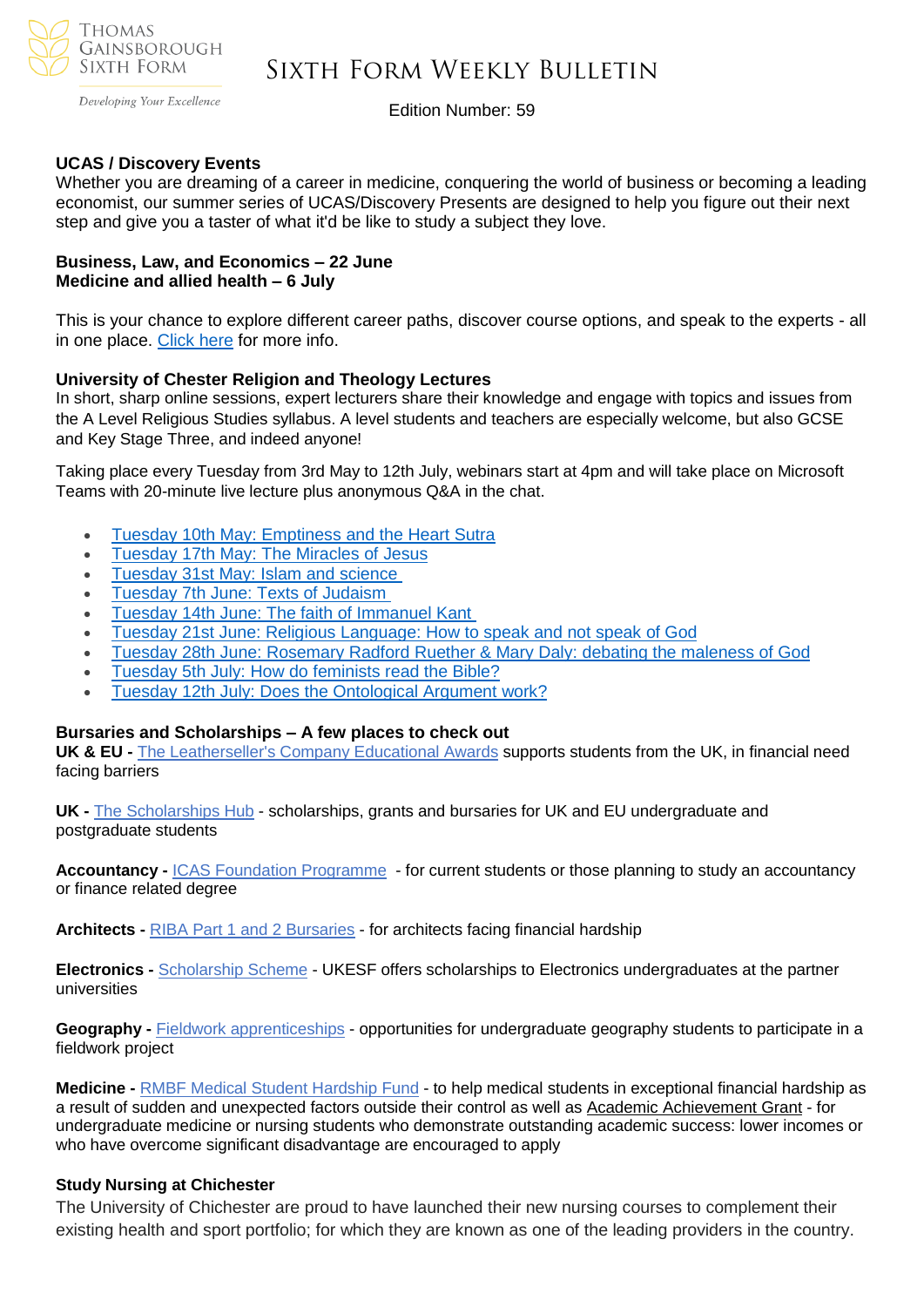

Developing Your Excellence

### Edition Number: 59

We are still accepting applications for September 2022 on the following nursing courses: BSc (Hons) in Adult [Nursing](https://successatschool.us3.list-manage.com/track/click?u=2c038531b25876a2c7c9cf8b1&id=b1df198c83&e=530f418f3c) MSc/ PgDip in Adult [Nursing](https://successatschool.us3.list-manage.com/track/click?u=2c038531b25876a2c7c9cf8b1&id=f2fbadffff&e=530f418f3c)

#### **West Suffolk College Bursaries and Finance**

If you are interested in finding out more about bursaries and finance at WSC please email [kosborne@tgschool.net](mailto:kosborne@tgschool.net) so she can arrange a virtual talk from the college in May.

### **Interested in Applying to University in Australia?**

As borders are reopened and another application cycle starts to blossom, many of you are likely considering whether you'd like to apply to Australian universities. And the likelihood is many will answer with a resounding 'yes'!

As for the rest of you, you might want to know about all the wonders that this great educational destination offers...

You're in luck, because we've rounded up some of the biggest benefits of studying in Australia and dedicated a [whole blog post](https://bridge-u.com/blog/6-reasons-why-your-students-want-to-study-in-australia/) to the topic! We consider a range of areas that make Australia such an appealing option for higher education, like:

- Educational offerings
- Lifestyle and culture
- Natural landscape
- Professional opportunities

### **Medical Summer Camp for Y11-13**

Do you aspire to become a doctor? If so, this summer you have [the](https://edu9.sprintsend.co.uk/b2/link.php?M=1213464&N=104&L=347&F=H) opportunity to take on the role of a Doctor in a week where your patient communication, decision making, teamwork and problem solving skills will be tested. You will:

### **Gain Practical Medical Experience:**

- Assess, diagnose and treat patients in A&E simulation settings
- Real practical emergency treatment scenarios
- Master hands-on medical skills Cannulation, venepuncture, CPR & others
- Patient Simulation teaching in a London university campus

### **Spend 1 week with NHS Doctors and Medical Students**

- NHS Doctor teaching with personalised and group feedback
- Medical Students available all week for student advice and questions
- Role of a Doctor insight and time for student questions

### **Get Full Application Preparation Guidance**

- UCAT and BMAT guidance from top-scoring medical students
- 1-to-1 Mock MMI Interview with personalised feedback
- Medical Ethics teaching, personal statements & university selection advice

Find out more information and book a space here: [educationprojects.co.uk/courses/uk](https://edu9.sprintsend.co.uk/b2/link.php?M=1213464&N=104&L=346&F=H)[medical-work-experience-course](https://edu9.sprintsend.co.uk/b2/link.php?M=1213464&N=104&L=346&F=H) (Help with applications available from the Sixth Form.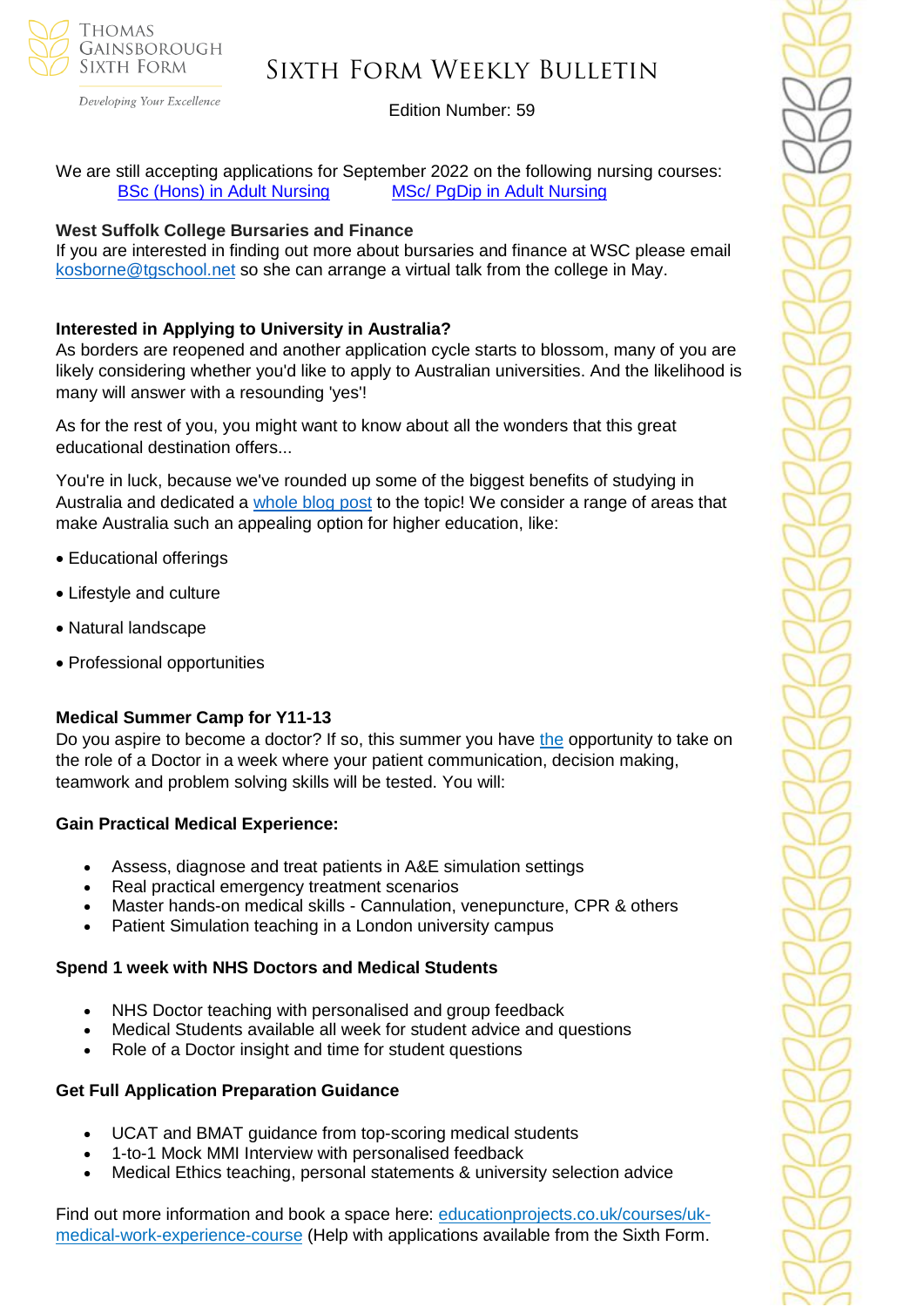

Developing Your Excellence

#### Edition Number: 59

#### **Apply now to international Law firm Sidley's for bursaries**

If you are in Year 13 and hold an offer to study law at a UK university, you could be eligible to apply for Sidley's Undergraduate Bursary programme. As part of our ongoing commitment to increasing diversity at Sidley and in the wider legal profession, our bursary programme will provide financial support to talented law students from less advantaged backgrounds for the duration of their undergraduate study. We hope that our financial support will minimise financial concerns and enable recipients to focus more on their studies and making the most of opportunities available to them during their time at university. The scheme will also guarantee work experience and mentoring opportunities for the 5 successful candidates. Why you should apply...

- Build connections within a premier international law firm.
- Gain work experience sitting alongside our partners, associates and trainees.
- Receive £3,500 per year for the duration of your legal studies. To check the eligibility criteria and submit your application, please click this [link.](https://www.sidleycareers.com/en/europe/london-opportunities?tab=london-undergraduate-bursary-programme&goal=0_65c6d67e71-ee29717514-212136547&mc_cid=ee29717514&mc_eid=530f418f3c)

#### **Not sure what to study at university?**

If you are not sure what subject you'd like to study at university and would like to experience a variety of subjects and universities this summer, our virtual Insight into University course would guarantee this experience - for more information and to apply for the virtual Insight into University course, please visit our website [https://www.etrust.org.uk/insight-into](https://www.etrust.org.uk/insight-into-university)[university](https://www.etrust.org.uk/insight-into-university) and click [here](https://dd233f6a-c442-4437-a8e1-9e42987b6020.filesusr.com/ugd/4517c8_fcb7add322ae4a1eab2156347e1f2442.pdf) for the virtual Insight into University flyer.

#### **Taster Lectures May**

- **May 9 @ 15:35 - 16:20** Dance: Applying Techniques & Structure in Choreography Tutorial – 1 Uni TBC (KS5) Find out [more](https://channeltalent.us10.list-manage.com/track/click?u=145837fa6843e0c349598322a&id=e899227397&e=155232616c) »
- **May 10 @ 11:10 - 12:10** insight4me German: Importance & Influence of Dialect on Political/Social/Cultural Life with 2 Unis TBC (KS5) Find out [more](https://channeltalent.us10.list-manage.com/track/click?u=145837fa6843e0c349598322a&id=61a0b7a9ff&e=155232616c) »
- **May 11 @ 15:35 - 16:35** Society for Natural Sciences: Carbon Nanomaterials & How The Natural Sciences Could Save Us (KS5) Find out [more](https://channeltalent.us10.list-manage.com/track/click?u=145837fa6843e0c349598322a&id=174c27095e&e=155232616c) »
- **May 11 @ 15:35 - 16:35** Society for Natural Sciences: Carbon Nanomaterials & How The Natural Sciences Could Save Us (KS5) Find out [more](https://channeltalent.us10.list-manage.com/track/click?u=145837fa6843e0c349598322a&id=4a71a47bd5&e=155232616c) »
- **May 12 @ 16:15 - 17:15** English Literature/Drama: University Book Club A Streetcar Named Desire with 1 Uni TBC (KS5) Find out [more](https://channeltalent.us10.list-manage.com/track/click?u=145837fa6843e0c349598322a&id=070d73006b&e=155232616c) »
- **May 17 @ 16:15 - 17:15** UK The State of The Union Interdisciplinary University Perspectives & Debate – 2 Unis TBC (KS4 & KS5) Find out [more](https://channeltalent.us10.list-manage.com/track/click?u=145837fa6843e0c349598322a&id=90392dc928&e=155232616c) »
- **May 18 @ 14:00 - 15:00** Music: Skills & Insight Focus on Tackling Composition & Gaining Confidence - Creative Process Hacks with 1 Uni TBC (KS5) Find out [more](https://channeltalent.us10.list-manage.com/track/click?u=145837fa6843e0c349598322a&id=0f143df4a0&e=155232616c) »
- **May 18 @ 15:35 - 16:35** Pharmacology: Insights Through Live & Interactive Drug Discovery with UEA (KS5) Find out [more](https://channeltalent.us10.list-manage.com/track/click?u=145837fa6843e0c349598322a&id=1d843601bd&e=ba0e9a2959) »
- **May 19 @ 12:45 - 13:45** insight4me Geography: The Fishing Industry with 2 Unis TBC (KS5) Find out [more](https://channeltalent.us10.list-manage.com/track/click?u=145837fa6843e0c349598322a&id=4666325908&e=155232616c) »
- **May 19 @ 16:15 - 17:15** English Literature: University Book Club Frankenstein; or, The Modern Prometheus with 1 Uni TBC (KS5) Find out [more](https://channeltalent.us10.list-manage.com/track/click?u=145837fa6843e0c349598322a&id=62400f7076&e=155232616c) »
- **May 23 @ 10:10 - 11:00** Extended Project Qualification: Skills & Insight Getting Started & Making the Most of The Summer with 1 Uni TBC (KS5) Find out [more](https://channeltalent.us10.list-manage.com/track/click?u=145837fa6843e0c349598322a&id=02acee6a35&e=155232616c) »
- **May 24 @ 15:35 - 16:35** insight4me Mathematics: The Mathematician & National Security with 2 Unis TBC (KS5) Find out [more](https://channeltalent.us10.list-manage.com/track/click?u=145837fa6843e0c349598322a&id=016a35f4ce&e=155232616c) »
- **May 25 @ 14:00 - 15:00** insight4me Media Studies: Media Audiences Involvement & Production by Audience with 2 Unis TBC (KS5) Find out [more](https://channeltalent.us10.list-manage.com/track/click?u=145837fa6843e0c349598322a&id=d921727e6b&e=155232616c) »
- **May 25 @ 15:35 - 16:35** Pharmacy: Do You Have What It Takes To Be An Expert In Medicines? UEA (KS5) Find out [more](https://channeltalent.us10.list-manage.com/track/click?u=145837fa6843e0c349598322a&id=769dc7ff61&e=ba0e9a2959) »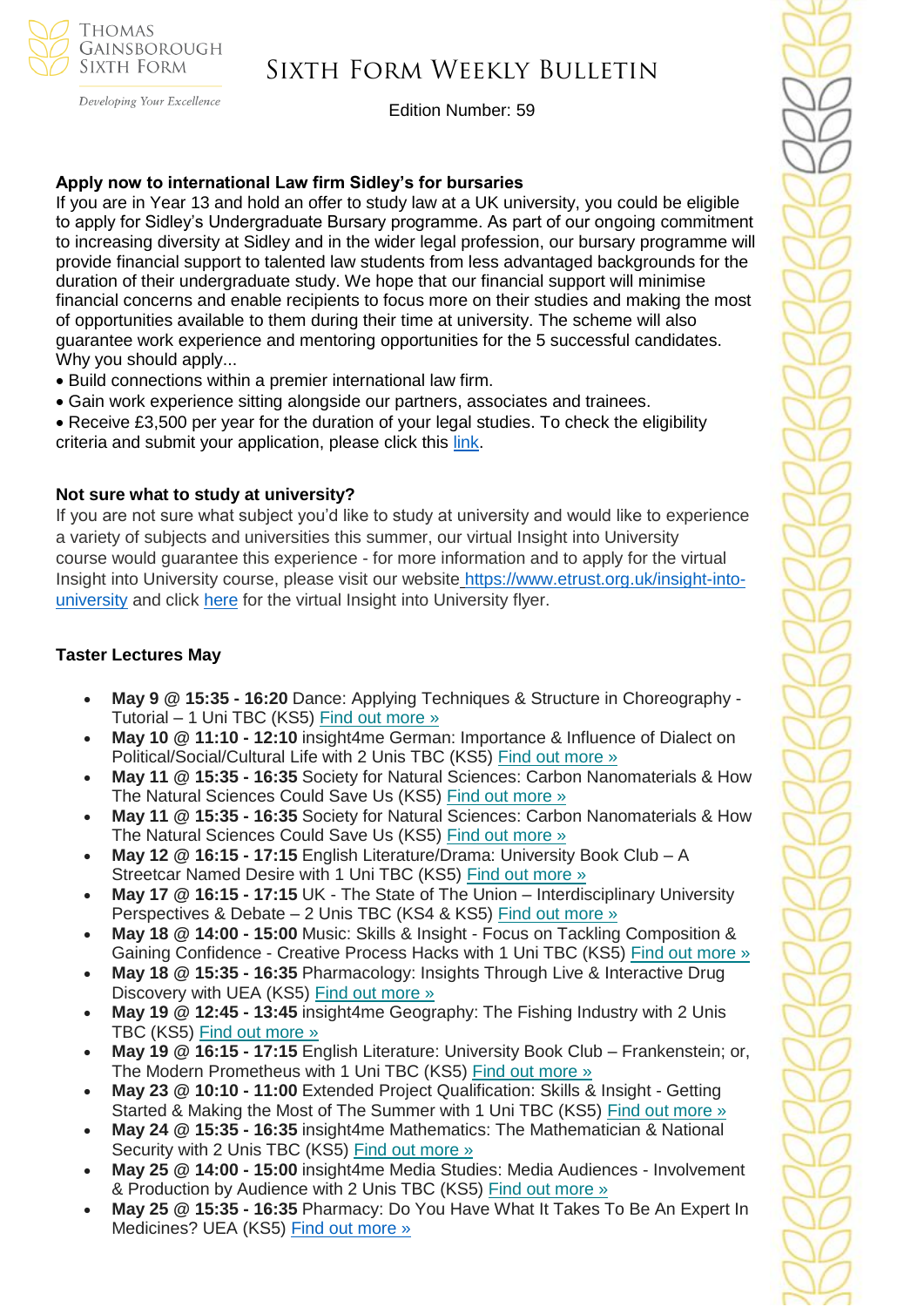

Developing Your Excellence

Edition Number: 59

### **What is Virtual Insight into [University](https://www.etrust.org.uk/insight-into-university) Experience (for Y12)?**

This course is like no other! With the mix of live sessions, recorded lectures and hands-on practical STEM activities and projects set by leading UK universities and global STEM companies, you will have a unique opportunity to access all this amazing content in one place, pick-and-choose subjects that interest you and do as many as you wish at your own pace over the summer:

- □ Life Sciences from University of Warwick
- □ Materials Science from University of Cambridge
- □ Maths from Lancaster University
- □ Food Science from University of Nottingham
- □ Chemistry and Drug Design from Kingston University
- □ Chemical Engineering from UCL
- □ Forensic Science from Abertay University
- □ Engineering from University of Sheffield
- □ Computer Science from University of Liverpool
- □ And lots more!

Apply today: <https://www.etrust.org.uk/insight-into-university>

### **For students in Yr12: Residential Insight into University Experience**

Our residential courses run over 4 or 5 days where you get a taster of university life and an insight into a specific STEM subject. In summer 2022 (**between 20th June – 14th August**) these will include:

- Ø Maths at Lancaster University
- Ø Materials Science at University of Cambridge
- Ø Mechanical Engineering at UCL
- Ø Robotics & Autonomous Systems at University of Liverpool
- Ø Broad-based Engineering at University of Sheffield

It's just like studying at university! You will get the opportunity to experience university style lectures and work on activities and group projects with the support of academics and student mentors. Throughout the duration of the course, you will stay in halls of residence and will take part in social activities in the evenings.

For dates, cost, requirements, content of each course and the application form, please visit <https://www.etrust.org.uk/residential-insight-into-university>

#### **Experience University of Southampton Residentials 26th - 28th July and 2nd - 4th August 2022**

The University of Southampton are excited to once again offer on campus residential opportunities for eligible Year 12 students. These Experience UoS Residentials are 3-day, 2 night on-campus programmes, giving your students the opportunity to experience studying a subject at university.

Subjects include: Chemistry, Physics, Mechanical Engineering, Geography, Marine Biology, Oceanography, English, Business, Music and Biological Sciences.

Students will learn in an academic environment and work with pupils from other schools and colleges through a timetable of lectures, practical activities and a variety of fun social activities in the evenings. They'll get to meet our enthusiastic team of Student Ambassadors studying the courses they are aspiring to, as well as academics, researchers and alumni. These residentials are free and open to Year 12 students who meet our academic and Widening Participation eligibility criteria (you can access the eligibility criteria through the button below).